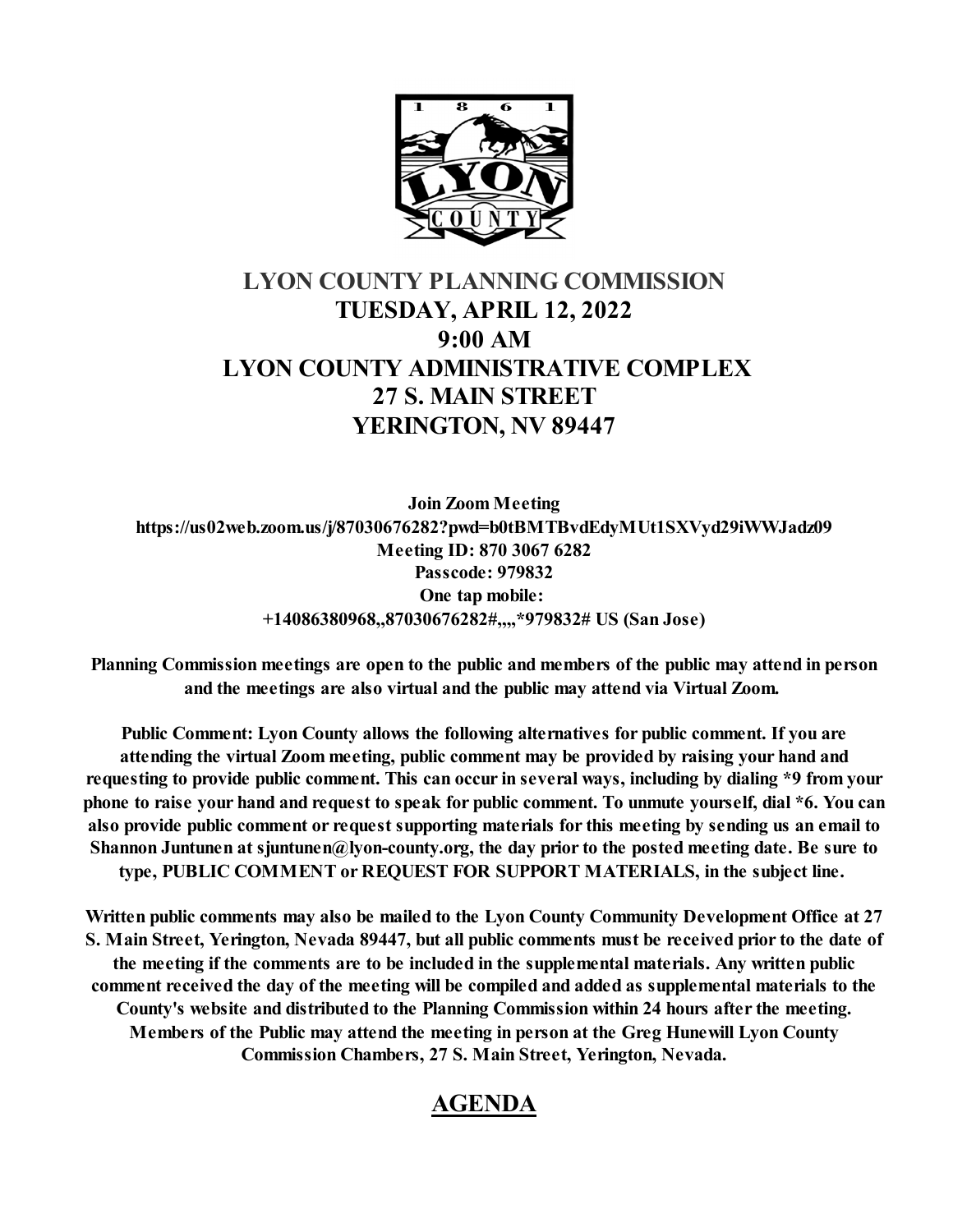**(Action will be taken on all items unless otherwise noted) (No action will be taken on any item until it is properly agendized).**

**To avoid meeting disruptions, please place cell phones and beepers in the silent mode or turn them off during the meeting.**

**The Board reserves the right to take items in a different order to accomplish business in the most efficient manner. Items may be combined for consideration and items may be pulled or removed from the agenda at anytime.** 

**Restrictions on comments by the general public: Any such restrictions must be reasonable and may restrict the time, place and manner of the comments, but may not restrict comments based upon viewpoint.**

**1. Roll Call**

# **2. Pledge of Allegiance**

**3. Public Participation (no action will be taken on any item until it is properly agendized)** - *Members of the public who wish to address the Planning Commission may approach the podium and speak on matters related to the Lyon County Planning Commission, but not on items appearing on the Agenda. Speakers are asked to state their name for the record and to sign and print their name on the form at the lectern. Comments are limited to three minutes per person or topic. The Commission reserves the right to reduce this three minute time limit, as well as limit the total time for public comment. If your item requires extended discussion, please request the Chair to calendar the matter for a future Planning Commission meeting. The Planning Commission will not restrict comments based on viewpoint. The same applies to public testimony on each Agenda item. The Chair may reopen public participation at any time during the meeting. No action may be taken upon a matter raised under this item of the Agenda until the matter itself has been specifically included on an agenda as an item upon which action may be taken.*

## **4. Review and Adoption of Agenda (for possible action)**

## **5. For Possible Action: Approval of Minutes**

5.a. For Possible Action: Approval of the March 8, 2022 meeting [- March 8, 2022 PC Minutes](https://legistarweb-production.s3.amazonaws.com/uploads/attachment/pdf/1318571/3_March_8__2022_PC_Minutes-2.pdf)

## **6. Presentation and Reading of Miscellaneous Correspondence**

## **7. Advisory Board Reports**

## **8. Public Hearing Items**

8.a. For Possible Action – La Causa Development NV – Tentative Subdivision Map – Request by La Causa Development NV for a Tentative Subdivision Map to create thirty-two (32) single family residential dwelling units (townhomes) and seven (7) common areas parcels within a 4.38 acre portion with a 9.37 acre remainder parcel on a 13.75 acre parcel within the RMU (Residential Mixed Use) zoning district generally located between Halite Drive and Northgate Drive/Dayton Village Parkway, Dayton, NV (APN 029-761-01) PLZ-2022-128.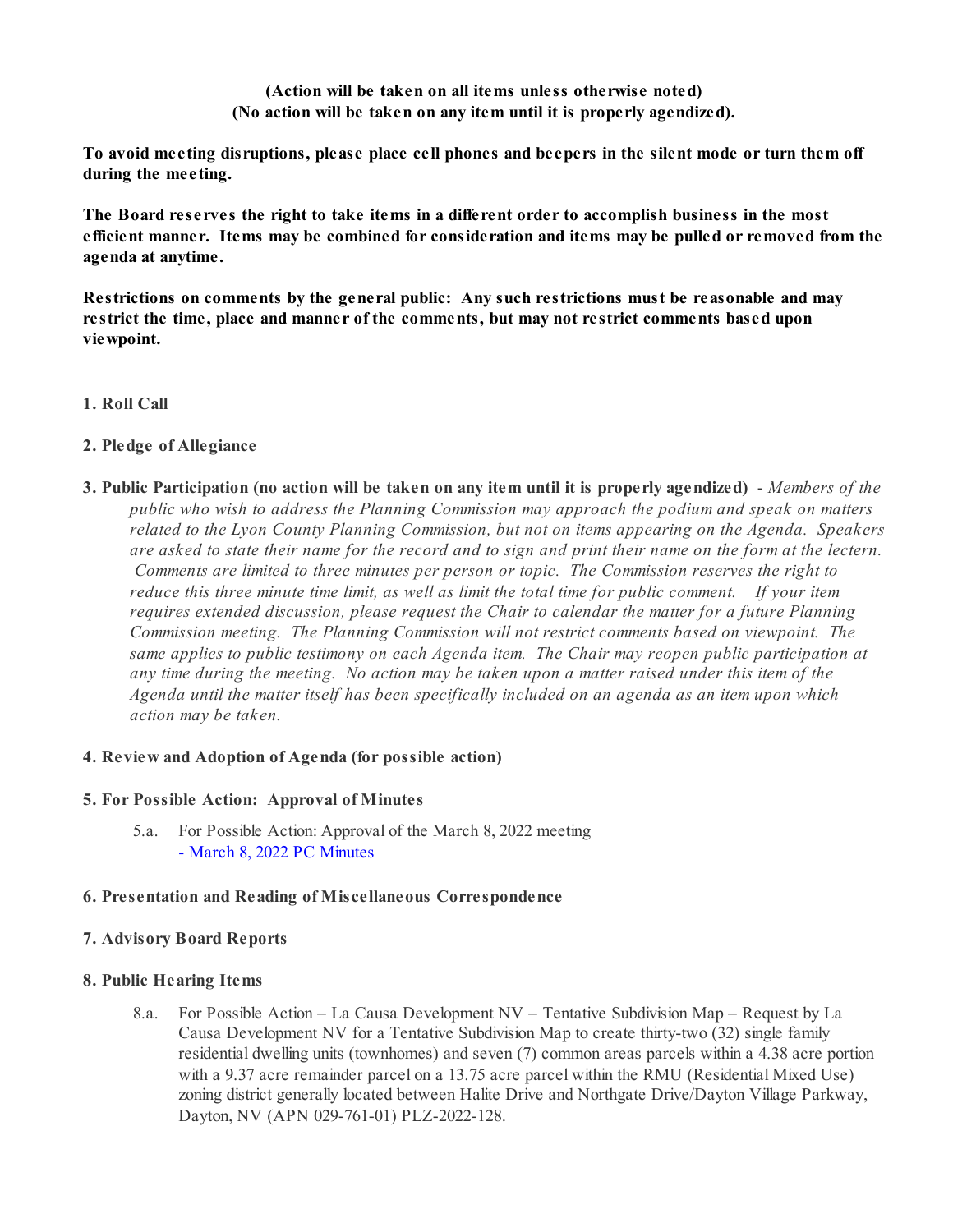#### [- Staff Report](https://legistarweb-production.s3.amazonaws.com/uploads/attachment/pdf/1314115/Gold_Counrty_Estates_Phase_5-PC_04.12.2022_Staff_Report_and_backup.pdf)

8.b. For Possible Action – Lyon County – Code Amendment – Request for a Lyon County Code Amendment for Title 15 to amend Lyon County Code Title 15, the Lyon County land use and development code; Chapters 15.320 Section 3 Table 15.320-1; Chapter 15.332 Section 3 Table 15.320-5; Chapter 15.336 Section 3 Table 15.336-1; and Chapter 15.1200 Section 4; to define and allow for private use airfields and general aviation airports; and other matters pertaining thereto. [-Staff Report](https://legistarweb-production.s3.amazonaws.com/uploads/attachment/pdf/1318087/04.12.2022_PC_Staff_Report_-_ZTA_General_Aviation_Airport_-_Private_Use_Airstrip__3_.pdf)

[- Ordinance Title 15 Amendment\\_Airstrips\\_Airports](https://legistarweb-production.s3.amazonaws.com/uploads/attachment/pdf/1318088/Ord_Title_15_Land_Use___Development_Code_Amendments_Airstrips_Airports_2022_PC_Draft.pdf)

8.c. For Possible Action – Lyon County – Code Amendment – Request for a Lyon County Code Amendment for Title 15 to amend Lyon County Code Title 15 to add Chapter 15.212 – Airport Influence Areas to identify when construction of new development or alteration of existing development requires identification of potential avigation hazards on properties located within Airport Influence Areas as identified in the Lyon County Master Plan. [- Staff Report](https://legistarweb-production.s3.amazonaws.com/uploads/attachment/pdf/1318102/04.12.2022_PC_Staff_Report_-_ZTA_Airport_Influence_Areas.pdf)

[Ordinance Title 15 Amendment\\_Airport \\_Influence\\_ Areas](https://legistarweb-production.s3.amazonaws.com/uploads/attachment/pdf/1318103/Ord_Title_15_Land_Use___Development_Code_Amendment_Airport_Influence_Areas_04.12.2022_PC_Draft__w-out_Section_2_.pdf)

# **RECESS TO CONVENE AS THE LYON COUNTY PUBLIC LANDS MANAGEMENT ADVISORY BOARD**

#### **9. Public Participation (no action will be taken on any item until it is properly agendized)**

#### **10. Action Items**

#### **11. Staff Update on Public Lands Bill**

11.a. Review and Discussion of the Lyon County Lands Bill-

#### **12. Board Member Comments**

#### **13. Future Agenda Items**

## **14. Public Participation (no action will be taken on any item until it is properly agendized)**

# **ADJOURN TO RECONVENE AS THE LYON COUNTY PLANNING COMMISSION**

#### **15. Staff Comments and Commissioner Comments**

- 15.a. Staff update on recent County Commissioners actions-
- **16. Public Participation (no action will be taken on any item until it is properly agendized)** *Members of the public who wish to address the Planning Commission may approach the podium and speak on matters related to the Lyon County Planning Commission but not on items appearing on the Agenda. Comments are limited to three minutes per person or topic and will not be restricted based on viewpoint. No action may be taken upon a matter raised under this item of the Agenda until the matter itself has been specifically included on an Agenda as an item upon which action may be taken.*

# **17. ADJOURNMENT**